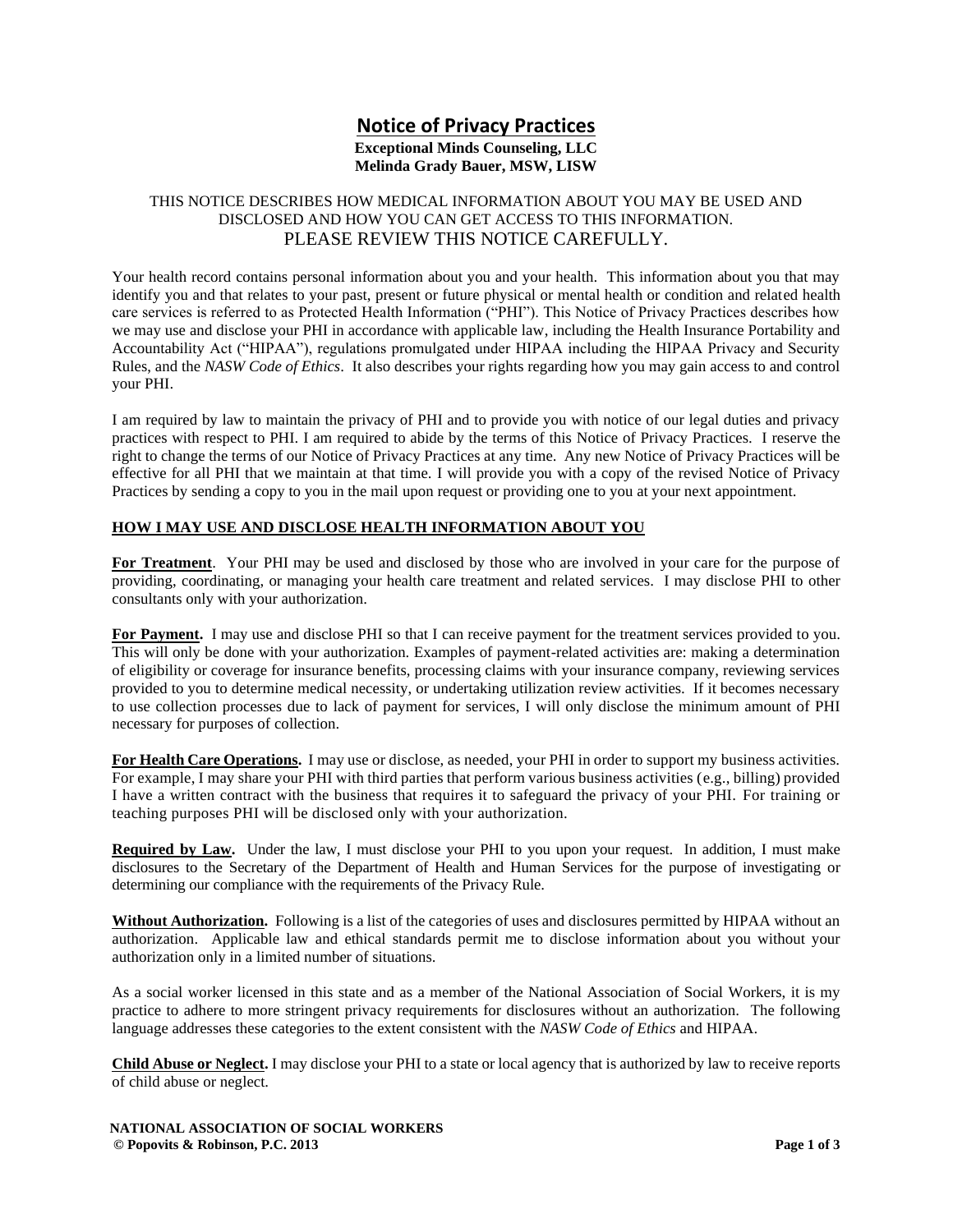**Judicial and Administrative Proceedings.** I may disclose your PHI pursuant to a subpoena (with your written consent), court order, administrative order or similar process.

**Deceased Patients.** I may disclose PHI regarding deceased patients as mandated by state law, or to a family member or friend that was involved in your care or payment for care prior to death, based on your prior consent. A release of information regarding deceased patients may be limited to an executor or administrator of a deceased person's estate or the person identified as next-of-kin. PHI of persons that have been deceased for more than fifty (50) years is not protected under HIPAA.

**Medical Emergencies.** I may use or disclose your PHI in a medical emergency situation to medical personnel only in order to prevent serious harm. I will try to provide you a copy of this notice as soon as reasonably practicable after the resolution of the emergency.

**Family Involvement in Care.** I may disclose information to close family members or friends directly involved in your treatment based on your consent or as necessary to prevent serious harm.

**Health Oversight.** If required, I may disclose PHI to a health oversight agency for activities authorized by law, such as audits, investigations, and inspections. Oversight agencies seeking this information include government agencies and organizations that provide financial assistance to the program (such as third-party payors based on your prior consent) and peer review organizations performing utilization and quality control.

**Law Enforcement.** I may disclose PHI to a law enforcement official as required by law, in compliance with a subpoena (with your written consent), court order, administrative order or similar document, for the purpose of identifying a suspect, material witness or missing person, in connection with the victim of a crime, in connection with a deceased person, in connection with the reporting of a crime in an emergency, or in connection with a crime on the premises.

**Specialized Government Functions.** I may review requests from U.S. military command authorities if you have served as a member of the armed forces, authorized officials for national security and intelligence reasons and to the Department of State for medical suitability determinations, and disclose your PHI based on your written consent, mandatory disclosure laws and the need to prevent serious harm.

**Public Health.** If required, I may use or disclose your PHI for mandatory public health activities to a public health authority authorized by law to collect or receive such information for the purpose of preventing or controlling disease, injury, or disability, or if directed by a public health authority, to a government agency that is collaborating with that public health authority.

**Public Safety.** I may disclose your PHI if necessary to prevent or lessen a serious and imminent threat to the health or safety of a person or the public. If information is disclosed to prevent or lessen a serious threat it will be disclosed to a person or persons reasonably able to prevent or lessen the threat, including the target of the threat.

**Research.** PHI may only be disclosed after a special approval process or with your authorization.

**Verbal Permission.** I may also use or disclose your information to family members that are directly involved in your treatment with your verbal permission.

With Authorization. Uses and disclosures not specifically permitted by applicable law will be made only with your written authorization, which may be revoked at any time, except to the extent that I have already made a use or disclosure based upon your authorization. The following uses and disclosures will be made only with your written authorization: (i) most uses and disclosures of psychotherapy notes which are separated from the rest of your medical record; (ii) most uses and disclosures of PHI for marketing purposes, including subsidized treatment communications; (iii) disclosures that constitute a sale of PHI; and (iv) other uses and disclosures not described in this Notice of Privacy Practices.